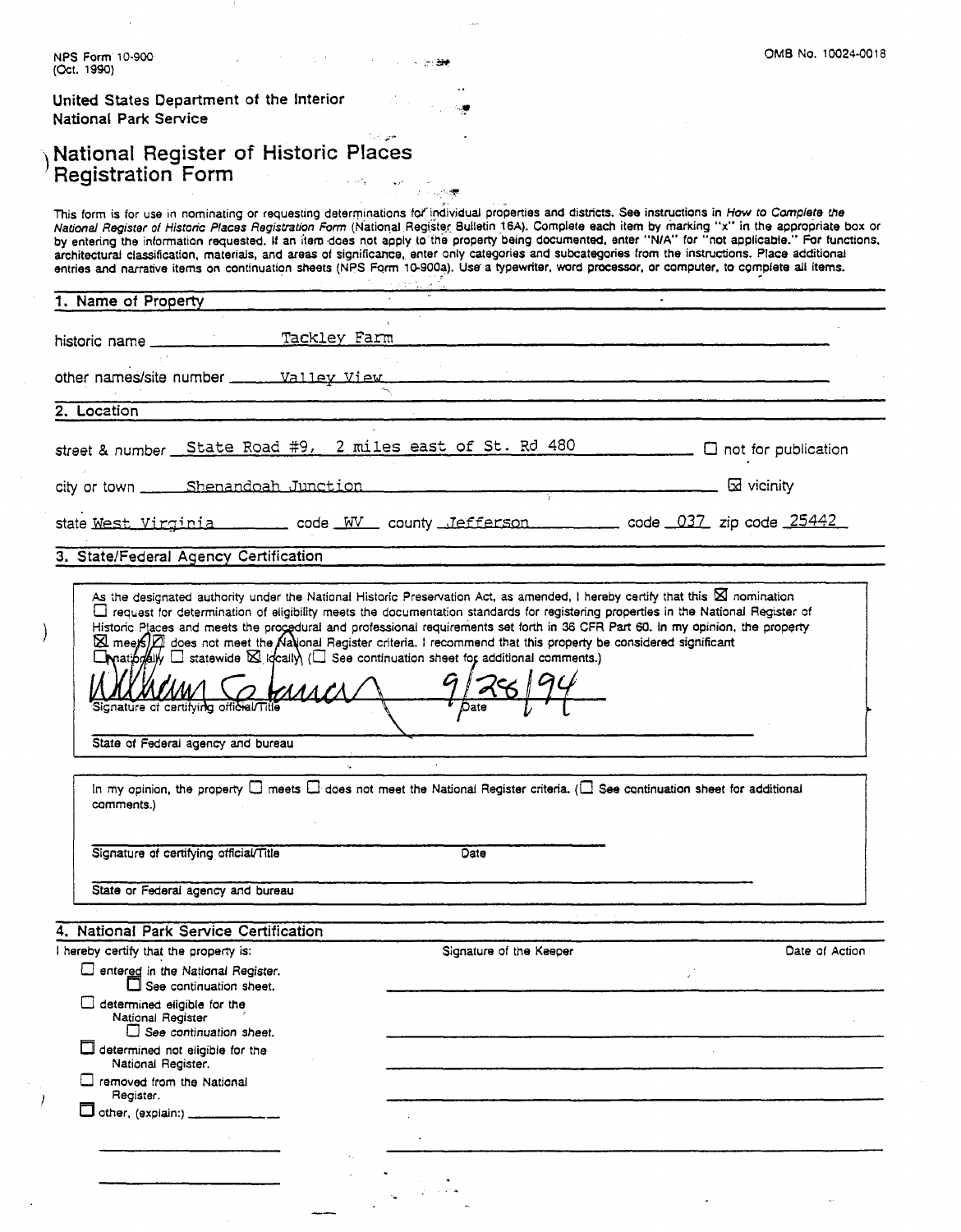**kl~v** Farm Name of Property

 $\bar{1}$ 

 $\cdot$ 

| <b>Ownership of Property</b><br>(Check as many boxes as apply)                                                             | Category of Property<br>(Check only one box)                                                                         | Number of Resources within Property<br>(Do not include previously listed resources in the count.) |  |  |
|----------------------------------------------------------------------------------------------------------------------------|----------------------------------------------------------------------------------------------------------------------|---------------------------------------------------------------------------------------------------|--|--|
| <b>Ed</b> private                                                                                                          | $\boxtimes$ building(s)                                                                                              | Contributing<br>Noncontributing                                                                   |  |  |
| $\Box$ public-local<br>nublic-State                                                                                        | $\Box$ district                                                                                                      | $\frac{4}{1}$ buildings                                                                           |  |  |
| $\Box$ public-Federal                                                                                                      | □ site·<br>$\square$ structure<br>$\Box$ object                                                                      |                                                                                                   |  |  |
|                                                                                                                            |                                                                                                                      |                                                                                                   |  |  |
|                                                                                                                            |                                                                                                                      |                                                                                                   |  |  |
|                                                                                                                            |                                                                                                                      |                                                                                                   |  |  |
| Name- of related multiple property listing<br>(Enter "N/A" if property is not part of a multiple property listing.)<br>N/A |                                                                                                                      | Number of contributing resources previously listed<br>in the National Register<br>$\circ$         |  |  |
| 6. Function or Use                                                                                                         |                                                                                                                      |                                                                                                   |  |  |
| Historic Functions<br>(Enter categories from instructions)                                                                 | $\mathbf{r}$                                                                                                         | <b>Current Functions</b><br>(Enter categories from instructions)                                  |  |  |
| Domestic/Single dwelling                                                                                                   |                                                                                                                      | Same<br>Same                                                                                      |  |  |
|                                                                                                                            | secondary structure                                                                                                  |                                                                                                   |  |  |
|                                                                                                                            | Agriculture/Subsistence                                                                                              |                                                                                                   |  |  |
|                                                                                                                            |                                                                                                                      |                                                                                                   |  |  |
|                                                                                                                            | Animal Facility 1999                                                                                                 |                                                                                                   |  |  |
|                                                                                                                            |                                                                                                                      |                                                                                                   |  |  |
|                                                                                                                            |                                                                                                                      |                                                                                                   |  |  |
|                                                                                                                            | .<br>Saturnal Silvers and are a structured and starting and the top of the starting and starting and the starting o  |                                                                                                   |  |  |
| 7. Description                                                                                                             |                                                                                                                      |                                                                                                   |  |  |
| <b>Architectural Classification</b>                                                                                        |                                                                                                                      | <b>Materials</b><br>(Enter categories from instructions)                                          |  |  |
|                                                                                                                            |                                                                                                                      |                                                                                                   |  |  |
| Greek Revival                                                                                                              |                                                                                                                      |                                                                                                   |  |  |
|                                                                                                                            | <u> 1989 - Jan Alexandri, martxa alemaniar argumento de la contrada de la contrada de la contrada de la contrada</u> |                                                                                                   |  |  |
|                                                                                                                            |                                                                                                                      |                                                                                                   |  |  |
| (Enter categories from instructions)                                                                                       |                                                                                                                      | roof _______ Asphalt shingle                                                                      |  |  |

## Narrative Description

 $\overline{\phantom{a}}$ Ì

Describe the historic and current condition of the property on one or more continuation sheets.)

**See continuation sheet.**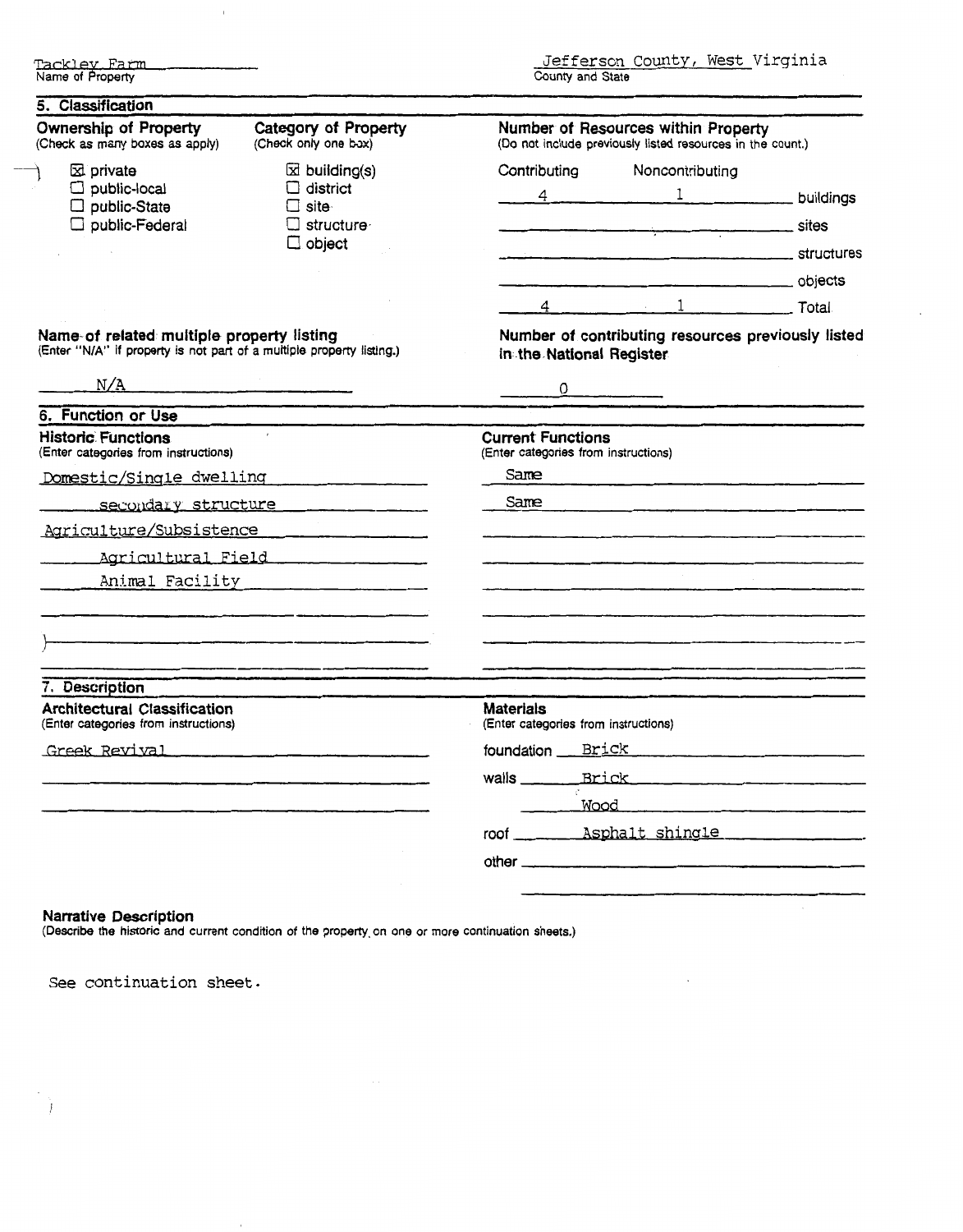## **8. Statement of Significance**

## Applicable National Register Criteria

(Mark "x" in one or more boxes for the criteria qualifying the property **Applicable National Re**<br>(Mark "x" in one or more box<br>box National Register listing.)

- $\boxtimes$  A Property is associated with events that have made a significant contribution to the broad patterns of our history.
- $\Box$  **B** Property is associated with the lives of persons significant in our past.
- $\boxtimes$  C Property embodies the distinctive characteristics of a type, period, or method of construction or represents the work of a master, or possesses high artistic values, or represents a significant and distinguishable entity whose components lack individual distinction.
- $\Box$  D Property has yielded, or is likely to yield, information important in prehistory or history.

### Criteria Considerations

**(Mark "K"** in **all the boxes that apply** )

Property is:

- $\Box$  **A** owned by a religious institution or used for religious purposes.
- $\Box$  B removed from its original location.
- $\Box$  C a birthplace or grave.
- $\square$  D a cemetery.
- E a reconstructed building, object, or structure.
- $\Box$  **F** a commemorative property.
- 0 **<sup>G</sup>**less than 50 years of age or achieved significance within the past 50 years.

## Narrative Statement of Significance

**(Explain the significance of the property on one or more continuation sheets.)** 

## **9.** Major Bibiiographical References

Bibilography **(Cite the books. articles, and other sources used in preparing this form on one or more continuation sheets.)** 

## Previous documentation on file (NPS):

- $\Box$  preliminary determination of individual listing (36 CFR 67) has been requested
- $\Box$  previously listed in the National Register
- $\square$  previously determined eligible by the National Register
- 0 designated a National Historic Landmark
- □ recorded by Historic American Buildings Survey
- # □ recorded by Historic American Engineering Record #

#### Jefferson County, West Yirginia **County and State**

---

'Areas of Significance

**(Enter categories from instructions)** 

Agriculture

-

Exploration/Settlement

Architecture

## Period of Significance and of Significance<br>1777–1944<br>1777–1944

#### Significant Dates

1777 - land cleared and farming began

1840 - house built

 $1929$  - barn built

1935 - dairy farming began Significant Person (Somple!e **ti Crlt'won 8 is markes aDOVe)** 

#### Cultural Affiiiation

Undefined

#### Architect/Builder

**Joel Blue** 

**Primary** location **of** additional data:

- $\Box$  State Historic Preservation Office
- Other State agency
- $\Box$  Federal agency
- 0 Local government
- D University
- $\Box$  Other

Name of repository: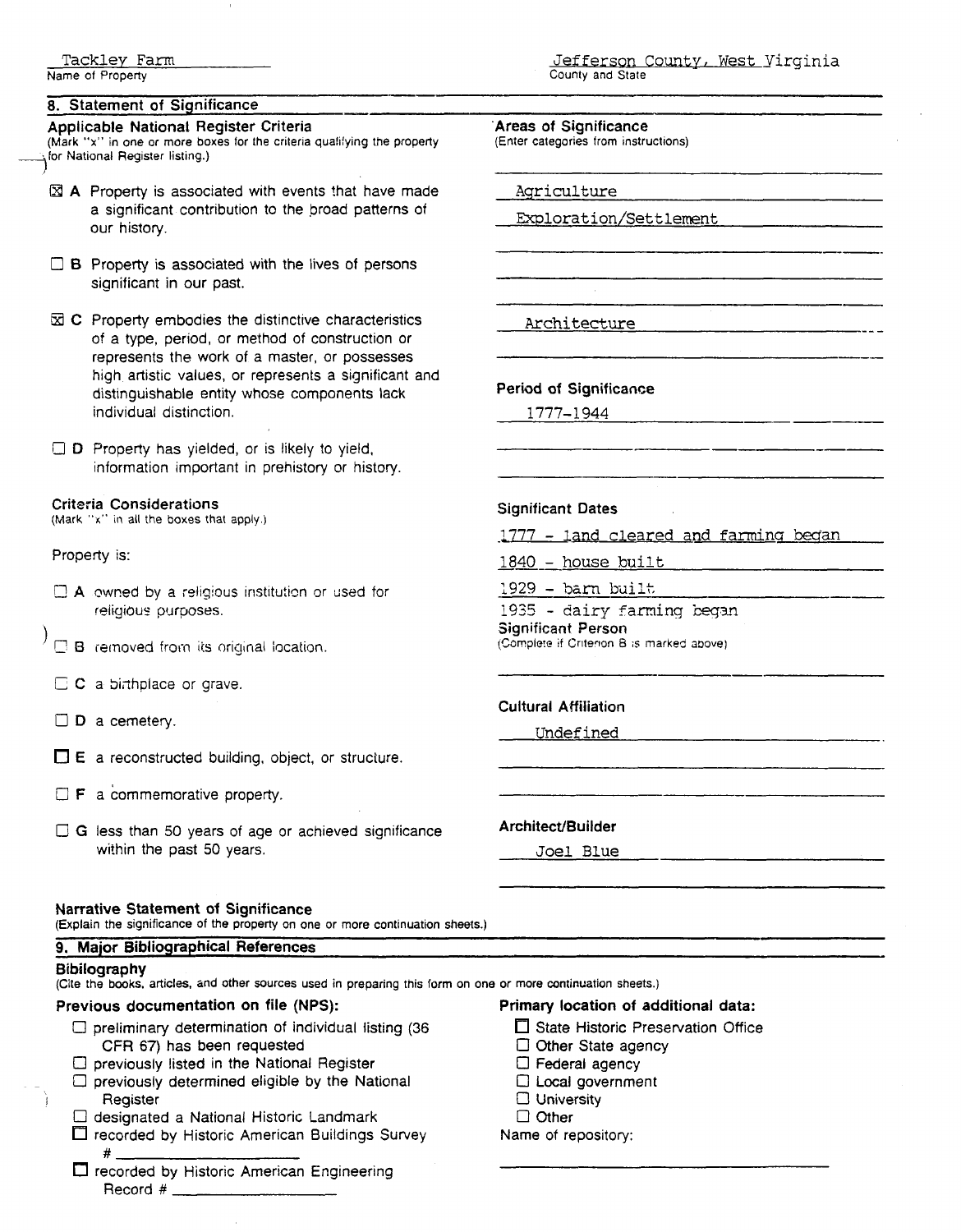| Tackley Farm<br>Name of Property                                                                               | Jefferson County, West Virginia<br>County and State                                                                |
|----------------------------------------------------------------------------------------------------------------|--------------------------------------------------------------------------------------------------------------------|
| 10. Geographical Data                                                                                          |                                                                                                                    |
| $_{\rm 1}$ Acreage of Property $\_$ 5.13 acres                                                                 |                                                                                                                    |
| <b>UTM References</b><br>(Place additional UTM references on a continuation sheet.)                            |                                                                                                                    |
| 25300<br>$4$ 3 6 1 0 0 0<br>1.8<br>1 I<br>Northing<br>Easting<br>Zone<br>$\overline{2}$                        | 3.<br>Easting<br>Northing<br>Zone<br>See continuation sheet                                                        |
| <b>Verbal Boundary Description</b><br>(Describe the boundaries of the property on a continuation sheet.)       |                                                                                                                    |
| <b>Boundary Justification</b><br>(Explain why the boundaries were selected on a continuation sheet.)           |                                                                                                                    |
| 11. Form Prepared By                                                                                           |                                                                                                                    |
| Jean T. Crolius, Preservation Consultant<br>$name/title$ <sub>----</sub>                                       |                                                                                                                    |
| organization entertainment and the contract of the contract of the contract of the contract of the contract of | <u> 1980 - Jan James, martin mars (b. 1980)</u>                                                                    |
| street & number P.O. Box 1644                                                                                  | telephone (304) 876-3614                                                                                           |
| city or town _____ Shepherdstown                                                                               | $\frac{\text{wt}}{\text{wt}}$ state $\frac{\text{wV}}{\text{wt}}$ zip code 25443                                   |
| Additional Documentation                                                                                       |                                                                                                                    |
| Submit the following items with the completed form:                                                            | .<br>1986 - Andrew Marian, masarakat menderi yang berjadi 1980 dan berjada pengatuan penganjuan Perancis Maria Per |
| <b>Continuation Sheets</b>                                                                                     |                                                                                                                    |
| <b>Maps</b>                                                                                                    |                                                                                                                    |

**A USGS map (7.5** or 15 minute series) indicating the property's location.

A Sketch map for historic districts and properties having large acreage or numerous resources.

## **Photographs**

Representative black **and white photographs** of the property.

## **Additional items**

(Check with the **SHPO** or FPO for any additional items)

| <b>Property Owner</b> |                                                     |                                                              |  |
|-----------------------|-----------------------------------------------------|--------------------------------------------------------------|--|
|                       | (Complete this item at the request of SHPO or FPO.) |                                                              |  |
|                       | name Mr. and Mrs. Roger Forsythe                    |                                                              |  |
|                       | street & number $Rt + 1$ , Box 148                  | telephone (304) 725-4685                                     |  |
| city or town          | Shenandoah Junction                                 | $\frac{1}{2}$ zip code $\frac{25442}{2}$<br>state $\sqrt{W}$ |  |
|                       |                                                     |                                                              |  |

**Papemork** Reduction Act Statement: This information is being collected for applications to the National Register oi Historic Places to nominate properties for listing or determine eligibility for listing, to list properties, and to amend existing listings. Response to this request is required to obtain a benefit in accordance wtth the National Histonc Preservation Act, as amended (16 U.S.C. 470 et **seq.).** 

Estimated Burden Statement: Public reporting burden for this form is estimated to average 18.1 hours per response including time for reviewing instructions, gathering and maintaining data, and completing and reviewing the form. Direct comments regarding this burden estimate or any aspect of this form to the Chief, Administrative Services Division, National Park Service, **P.O.** Box 37127, Washington, DC 200137127: and the Office of Management and Budget, Paperwork Reductions Projects **(1024-0018),** Washington, DC **20503,**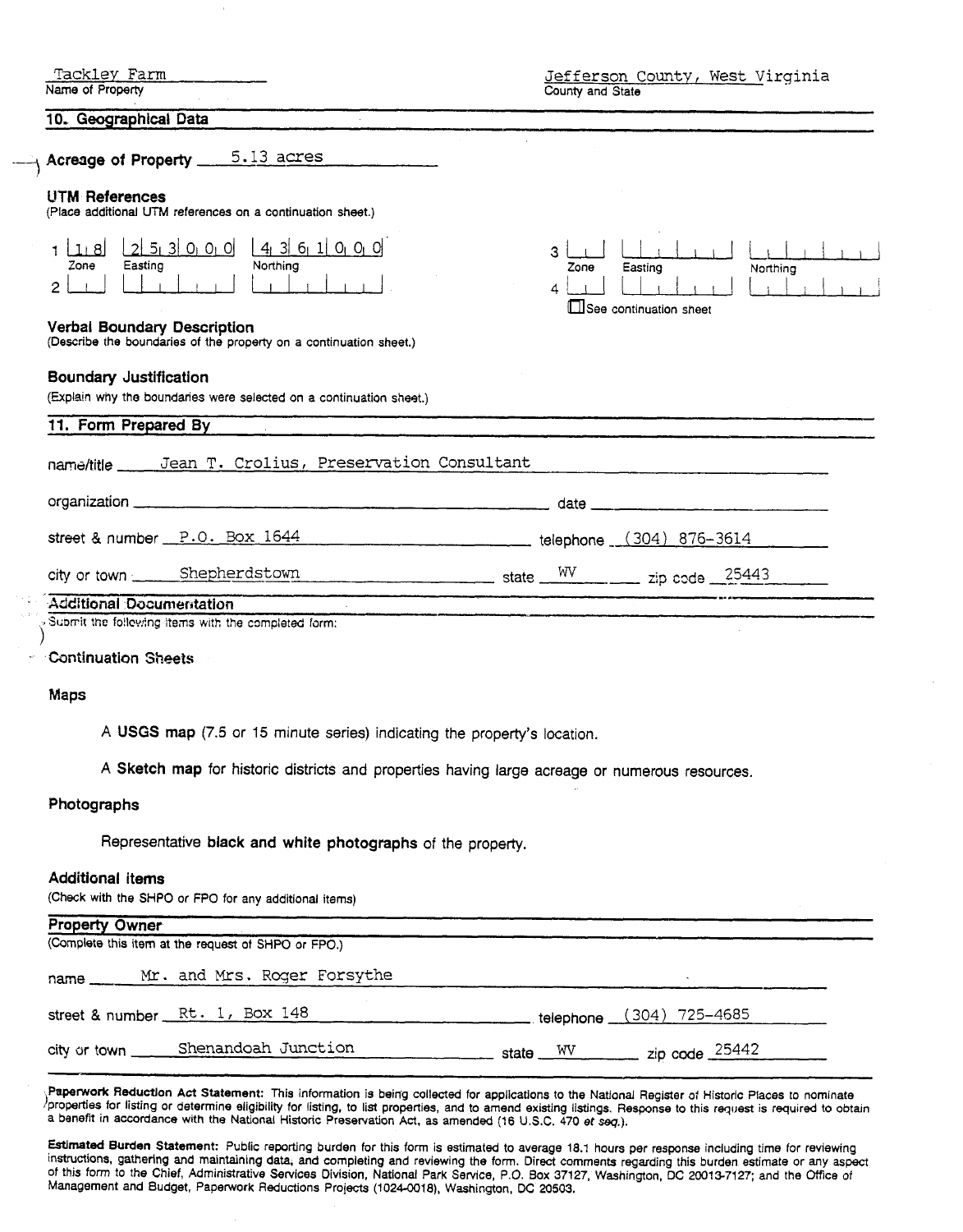United States Department of the Interior National Park Service

## **National Register of Historic Places Continuation Sheet**

Section number  $\frac{7}{2}$  Page  $\frac{1}{2}$ 

Tackley Farm, Jefferson Co., WV

## Farm house, ca. 1840, Contributing

The early 19th century Greek Revival three bay brick farm house at Tackley with its precise symmetry and low pitched hip roof is the apex at the end of a long drive which bisects gently rolling grazing fields. The hilltop view of the valley stretching toward the Blue Ridge mountain crest from its doric columned front porch is a reminder of its earlier name, Valley View. The tidy farm buildings at the rear of the house and groomed fields defined by well maintained board fencing testify to the continued efforts of meticulous farming over nearly 200 years begun by Michael Blue, an original owner, who cleared the land and built farm buildings in the late 18th century. The house has experienced minimum alterations since its construction ca. 1840, with the exception of the 1950's enclosure of its two story gallery at the rear. The high ceilinged interior with numerous fireplaces has most of its original architectural features and still maintains the ambience of a prosperous farm.

## Exterior

 $\sum_{i=1}^{n}$ 

The two story farmhouse is built completely of brick made on the property and laid in common bond including the foundation with the exception of a one story mood clapboard addition at the south elevation built in 1982. Its entry porch on brick piers at the east elevation is classic Greek Revival with its flat roof and doric columns supporting a plain entablature that enhances the double door entrance with full transom lights and side lights (see photo #1). Centered above the porch at the second story level is a 6x6 double hung window flanked by sidelights and capped by a wood lintel with bulls-eye blocks. All the other windows are 6x6 double hung and also capped with wood lintels and bulls-eye end blocks. The exception is the 1982 wood addition on brick foundation; it has windows of contemporary design. Also, at the south elevation beneath the addition is a double garage and a door into the basement of the addition.

The rear or west elevation reveals the 1950 painted red brick enclosure of the original two story gallery to accommodate a kitchen, laundry room and bath on the first floor and more baths and bedrooms on the second floor. A deck with an entrance to the kitchen is at the south end of this elevation (see. sketch  $#3$  ).

The north elevation has symmetrical windows at the basement, first floor and second floor level. The basement windows have four horizontal lights over four horizontal lights. This window symmetry is repeated throughout the house, with the exception of the 1982 addition and the west elevation 1950's alteration.

The white painted frieze board at all elevations is decorated with ornate evenly spaced brackets.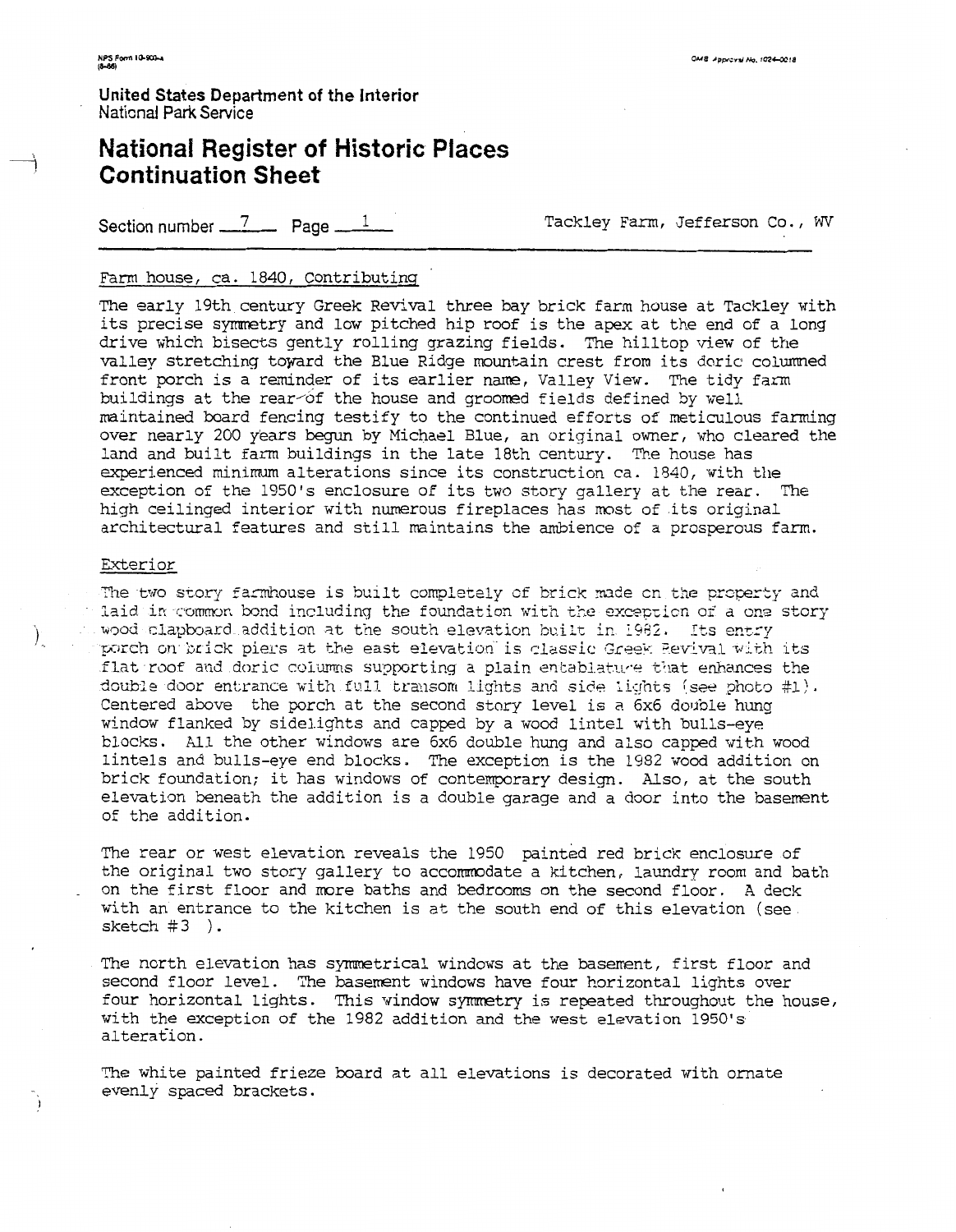**United States Department of the interior**  Naticnal Park **Service** 

## **National Register of Historic Places Continuation Sheet**

Section number  $\frac{7}{2}$  Page  $\frac{2}{3}$  Page Tackley Farm, Jefferson Cc., WV

#### Interior

The farm house interior continues the simple classic design in its floor plan. Its wide center entrance hall has a graceful staircase on its south wall that doubles back at the west wall landing to the second floor. The balustrade is walnut with a mushroom capped newell post. (See photo #6.) The full length fielded panelled double front door with a 6 light transom and sidelights is at the east wall. The hall ends at a door which leads into the 20th century kitchen. A panelled door under the staircase at this west end of the hall leads to the basement. The hall is wallpapered with a chair rail above panelling made of ogee molding; a 1975 alteration. The rest of the architectural features, doors with pairs of full length fielded panels, surrounds and basebards capped with qee movldings are original. (See photo #5.) 'Tie ceilings here and throughout the house are 10 feet. Partitions between rooms are brick throughout and the walls are of the original hair plaster.

The living room and dining room flank the entrance hall. Their windows with deep panelied reveals were centrally placed on their outside walls. However, the dining room south of the hall had its outside south wall window removed for a doorway into the 1982 family room addition. The window on its west wall is now a doorway to the kicchen. Original fielded panelling exists beneath the window on the east wall. A chair rail and panelling similar to the center hall is also beneath wallpaper in this room, also a 1975 alteration. The fireplaces in both rooms are similar with chimney breasts protruding into the rooms and their simple painted wood surrounds of engaged flat pilasters framing the plaster firebox openings. The mantels are also of simple wood design. Eoth hearths are of large hand-made brick. The dining room fireplace is at the north wall and the living room fireplace is at its west wall. (See photo #7 and  $8.$ ) A door immediately north of the fireplace in the living room leads into the final original room of the first floor. The windows repeat the synmetry of the other two rooms on the first floor, deep panelled reveals and centered on the north and west wall. Bookcases and cupboards are on the east wall where a fireplace once stood. This alteration took place in 1950. Doors on the south wall of the room lead to a contemporary bath, closet and a hallway to the laundry room and kitchen all incorporated out of the first floor of the original gallery. The surround for the door to the kitchen/ laundry area is the original for a door leading to the gallery's first floor. The other two doors are vertical fielded panels, the longer pair above the shorter. Their surrounds are of simple flat boards. These alterations took place also in the 1950's. (See sketch **#3.** )

The floors in these three original rooms are of random width yellow pine. The large 1982 family room addition at the south side completes the first floor plan. (See photo #11.)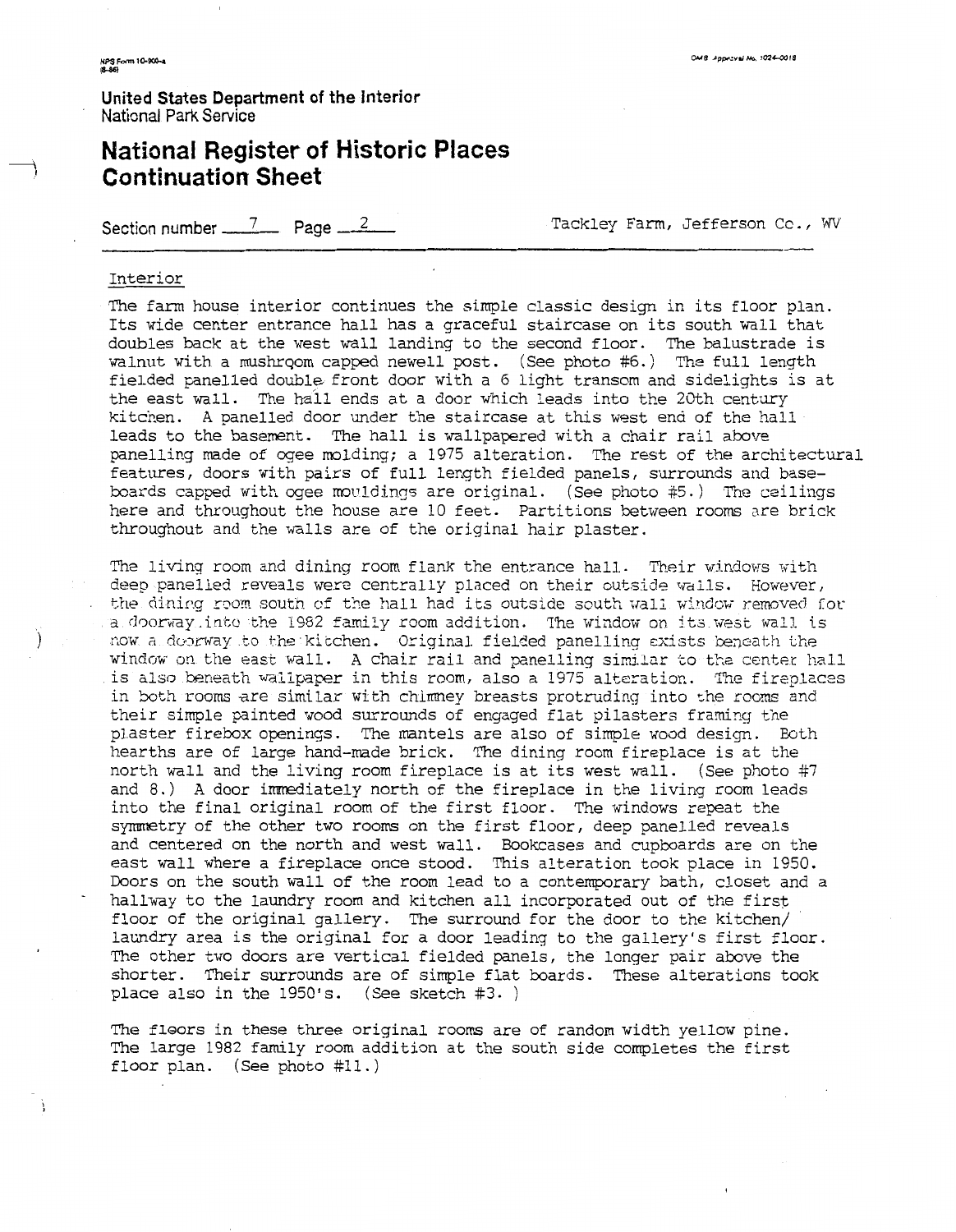**United States Department of the Interior**  Naticnal Park Service

# **National Register of Historic Places Continuation Sheet**  <sup>2</sup><br>
Jnited States Department of the Interior<br>
National Register of Historic Places<br>
Continuation Sheet<br>
Section number <u>- 7</u> Page 3 <u>Tackley Farm</u>, Jefferson Co., WV<br>
Tackley Farm, Jefferson Co., WV

The original second floor rooms repeat the plan of the first floor including the doorways, windows and each room has its original fireplace. The floors are also random width yellow pine. The windows, however, do not have the deep reveals due to the lessening of the thichess, at this level, of the exterior brick walls.

The rooms flanking the wide stairway landing have retained their architectural features with the exception of the one on the south side. It's window on the west wall became a doorway to a dressing room; the original second story of the gallery. Also, mention should be made of the original door that led to the gallery in the west bedroom now leads to a hallway and bathrooms, also incorporated out of the second floor of the original gallery. (see sketch #4.) The doors at the second floor are of pairs of oblong vertical fielded panels, the longer pair above the shorter. They have white ceramic doorknobs.

The basement repeats the 3 room floor plan of the first and second flocrs. (See sketch  $#2.$  ) The room on the south side of the stairway hall has been renovated for a recreation room including an updating of the original fireplace. The door on its south wall leads to the garage under the 1982 ) at addition. The rooms on the north side and hall still have their criginal whitewashed hair plaster. The north room was a kitchen originally. (See photo #15.) The room to the rear or west of this room houses the furnace and workshop. The flcors are poured concrete. Doors to these 2 rooms are cross braced 4" tongue and groove panel with oblong openings to provide circulating air. (See photo #15.) A shouldered tendon held in place with a wooden peg is visible above the foot of the stairway in the hall. (See photo  $#16.$ )

#### Barn ca. 1800-1950 contributinq

This large white painted vertical weatherboard barn was built over an early 19th century bank barn and is of trabeated construction. It has a flat seam tin gable roof. The double sliding entrance door is at the west elevation and immediately to the north is a door to the dairy parlor. To the south is the early 1950's concrete block ell addition for horse stalls. At the gable-end north elevation are a shed roof corncrib and board and batten pumphouse, also with a shed roof. They are 1950's addition. (See photo #18; sketch #5. ) The east elevation is open at the ground level where a shed roof stretches across the mid-section to protect horse stalls. (see photo #17.) The south elevation displays the barn's gable-end and ell addition. The foundation is of poured concrete.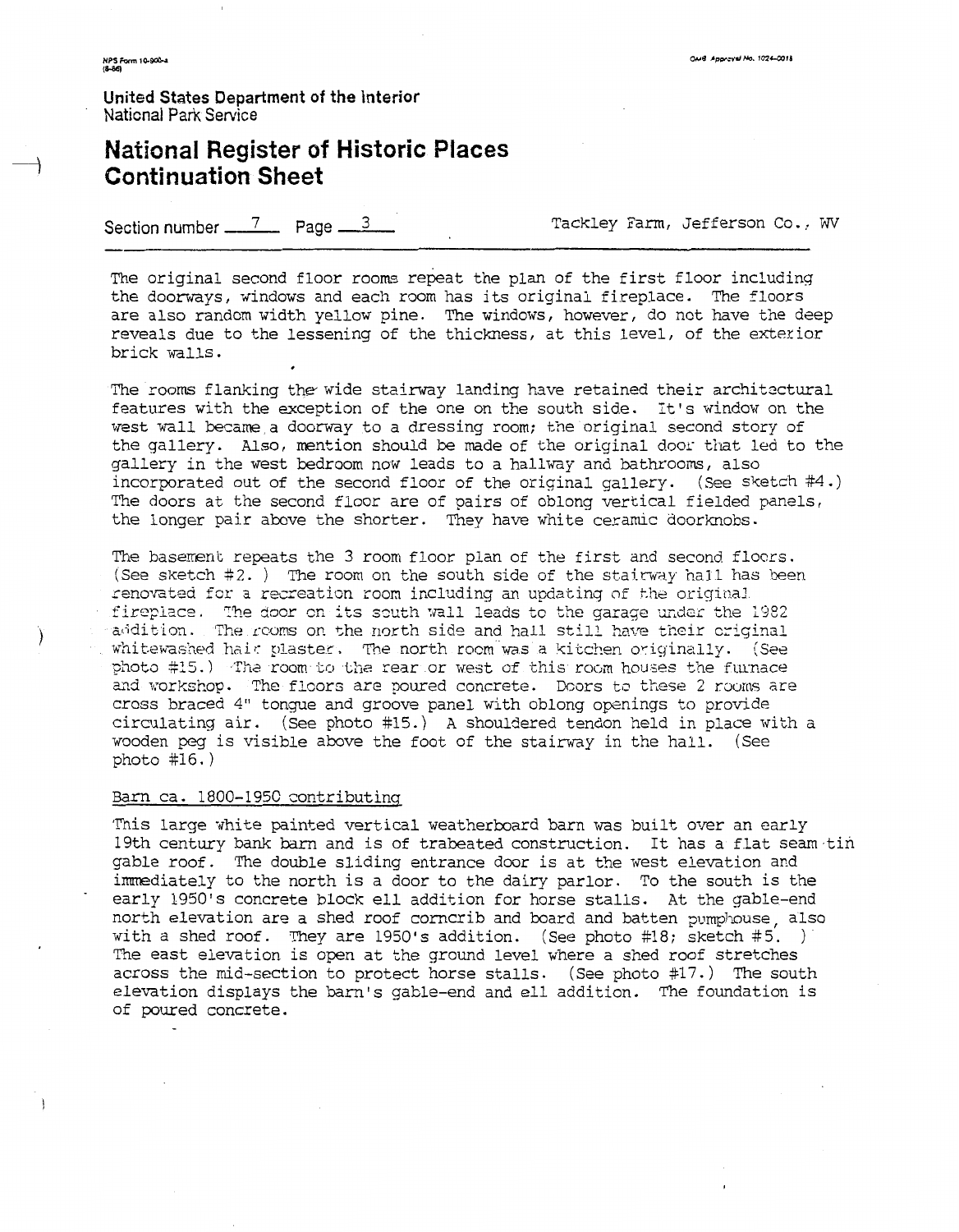$\rightarrow$ 

**United States Department of the Interior National Park Sewice** 

## **National Register of Historic Places Continuation Sheet**

**Section number 11 Page**  $4$  **Tackley Farm, Jefferson Co., WV'** 

The interior has a concrete floor. Flanking the wide center area that accommodates hay wagons are two levels of haylofts, (See photo #19; sketch #5.) To the south of the area is a stairway down to the ground level of the early 19th century bank barn. There, the stone and wattle foundtion and log beams are visible. This area has a concrete floor and watering troughs, once used for cows, a mid-1930's alteration. (See photos #20 and 21; sketch  $#5.$  ) At the north of the barn's central open area is a door into the dairy parlor. It is whitewashed and there are milking stalls and stanchions over concrete floors. The concrete troughs are still in place though this area is now used for horse equipment. This also is a mid-1930's alteration.

#### Hog Bin ca 1930 contributing

This vertical board gable-end standing seam tin roof building has a stairway against the south wall to a loft. The double door entrance is at the west elevation with a pair of windows at the loft level. The building also has four windows along the first floor level on the north side and another loft level pair at the east. The hewn and peg joints are visible inside. It is now being used as a garden house.

## Milk Cooling House ca. 1935 contributing

This is a small building at the north side of the barn. It was built to meet the requirements for producing Grade A milk. It is built on a concrete floor with a drain in the center. The siding is vertical random width and the gable-end roof is of corrugated tin. Four light rectangular windows are at the gables. A tongue and groove door is on the south side.

## Equipment Shed and Workshop ca. 1948 non-contributinq

This is a concrete block gable-end standing seam tin roof structure built to store farm equipment. It has double sliding doors on the west elevation and triple sliding doors on the east elevation. The workshop is a shed roof addition built at the south side.

Tackley Farm remains in operation and is in excellent condition. It hasn't lost its integrity during its nearly 200 years farming history. Part of the original country lane, now a driveway, leading to the house still cuts through the farming and grazing land as it did in the late 1770's.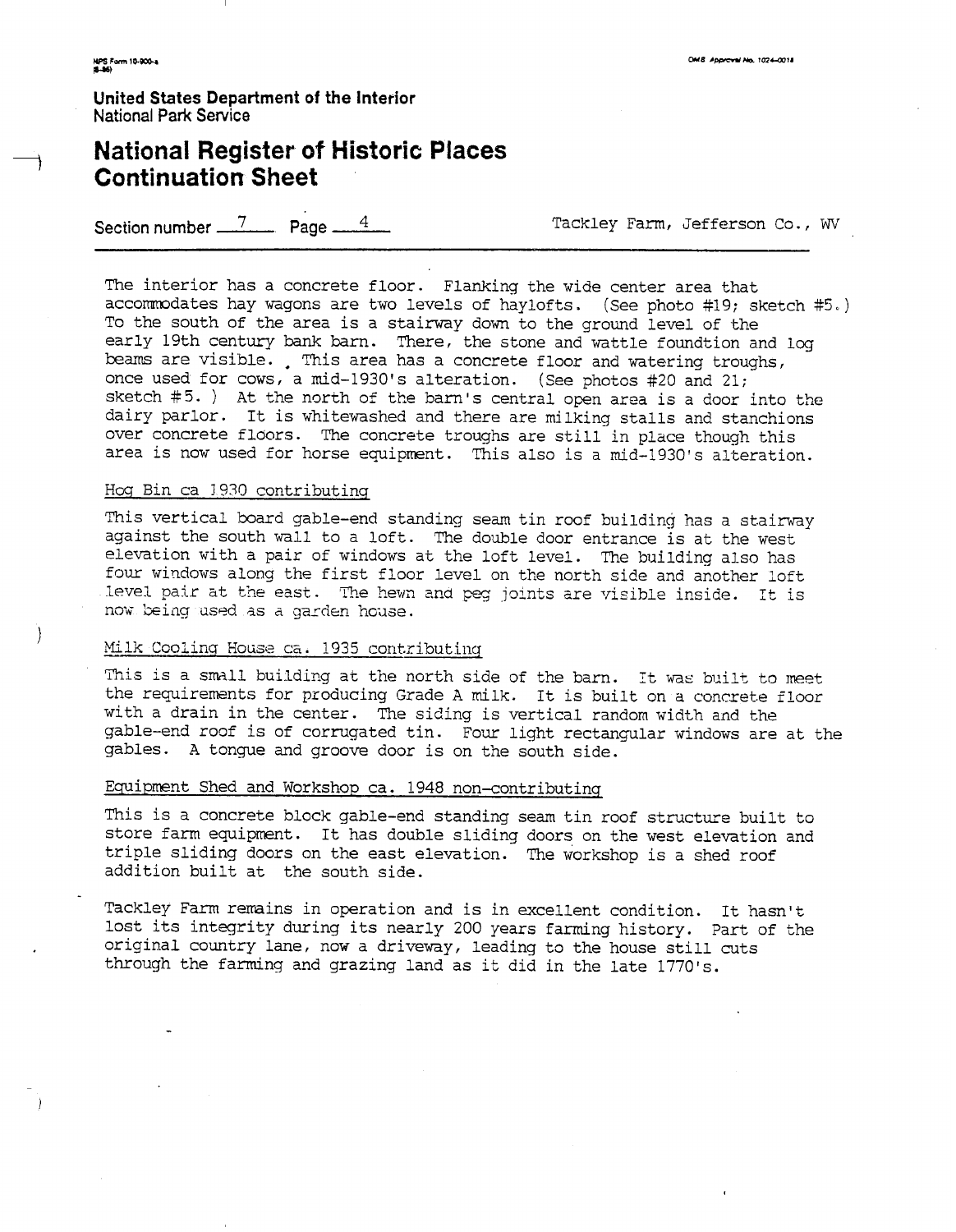$\rightarrow$ 

United States Department of the Interior **National Park Service** 

## **National Register of Historic Places Continuation Sheet**

Section number  $\frac{8}{2}$  Page  $\frac{1}{2}$ 

Tackley Farm, Jefferson Co., WV

Tackley Farm has been continuously farmed since 1777 when Michael Blue leased the land from Col. Richard Blackburn, the original grantee who migrated from England and acquired over 2,000 acres in 1754. Tackley meets the Criteria A for National Register designation because of its contribution to the agricultural development and settlement of Jefferson County which continues to be an agricultural county. The house meets Criteria C because the integrity of its mid-19th century transitional Greek Revival architecture has been carefully maintained throughout its history.

The rivers, rich farmland and mining opportunities of Jefferson County in the early 1700's attracted Europeans escaping from a tumultuous religious and political climate. The Blue family was typical of this migration. They migrated in the 1600's from Holland and began farming in Queens County, New York and Somerset County, New Jersey. In the mid-18th century the later generations began moving south. In 1757 Michael Blue and his brother Uriah served with William Blackburn in the foot Army of Col. Armstrong in Delaware. Through Blackburn the Blues learned of the farming opportunities in the area then known as Frederick County, Virginia. Twenty years later, the Blues leased 150 acres each from Col. Richard Blackburn,

Michael Blue began clearing his land, where Tackley Farm is now located, to farm and build his residence and other farm buildings. The remains of his bank barn were incorporated into the 1929 section of the present barn. The Blues became successful farmers. So much so that Michael Blue purchased his 150 acres in 1795 from Col. Richard Blackburn's son Thomas. This area was then known as Berkeley County, Virginia. He soon began acquiring other property nearby. About mid-19th century, his son Joel built a large brick farmhouse beside a country lane which is now being used as a driveway to the house and other farm buildings. The farm passed out of the Blue family in 1849. Descendants of this pioneering Blue family are still farming successfully in Jefferson County, West Virginia.

Tackley Farm also played a role in the milking industry in Jefferson County when O. M. Merchant purchased the farm in 1935 and began dairying. The barn exhibits the dairy parlor with stalls, stanchions and concrete troughs he built to meet the milk inspectors requirements for producing and selling Grade A milk. He also built a cooling house for the milk, another Grade A milk producers requirement. These regulations began in the early 1920's. The milking industry is thriving today in Jefferson County and sends its product to nearby urban areas, i.e., Washington, D.C. and Baltimore, MD. Mr. Merchant also raised turkeys and harvested grain and hay. The latter is still being produced today at the farm.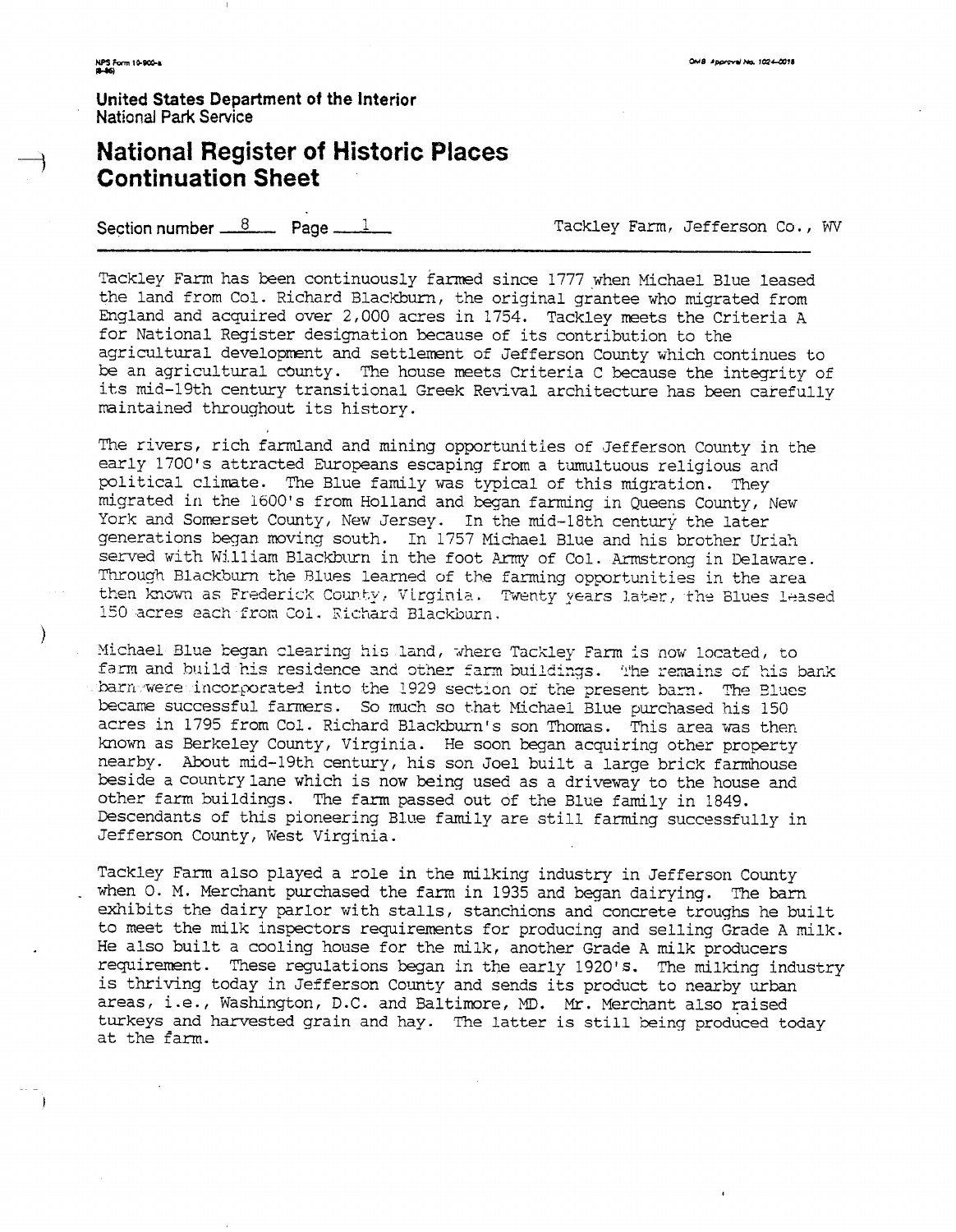$\mathcal{E}$ 

**United States Department of the Interior**  National **Park** Service

## **National Register of Historic Places Continuation Sheet**

Section number  $\frac{8}{2}$  Page  $\frac{2}{2}$  Tackley Farm, Jefferson Co., WV

The farmhouses throughout Jefferson County during its settlement period, ca. 1725-1850, were built of resources on the property. The Tackley farm house is characteristic of that period because its brick was produced near a pond that was in existence between the house and Route 9. Its hardpan site rnade it possible to build the brick house on a brick foundation.

This elegant Greek Revival farmhouse built on a hill surrounded by rich farmland reflects the prosperity of the prominent Blue family. It was at a time mid-19th century, when the descendants of original settlers could indulge themselves in building prestigious homes. The Greek Revival style was one of the most popular at that time in the area. The farmhouse today resides by the same country lane, now a driveway, and has the same commanding view of the Blue Ridge mountains as it did when the Blue family built it. The surrounding rolling fields are also still the grazing land as Michael Blue intended for his cleared acreage. The farmhouse is similar in style, especially its front elevation as Belvedere, ca. 1824, a nationally registered property in Jefferson County. The obvious difference is the brick at Belvedere is painted yellow and it has a kitchen wing at the right of the main section and two dormers are on the hip roof, front elevation.

Tackiey's Greek Revival integrity has been minimally disturbed by the enclosure of its gallery in 1952 and the one story wood addition in 1982. The farm's settlement and development of over 150 years is in essence the history of Jefferson County, West Virginia.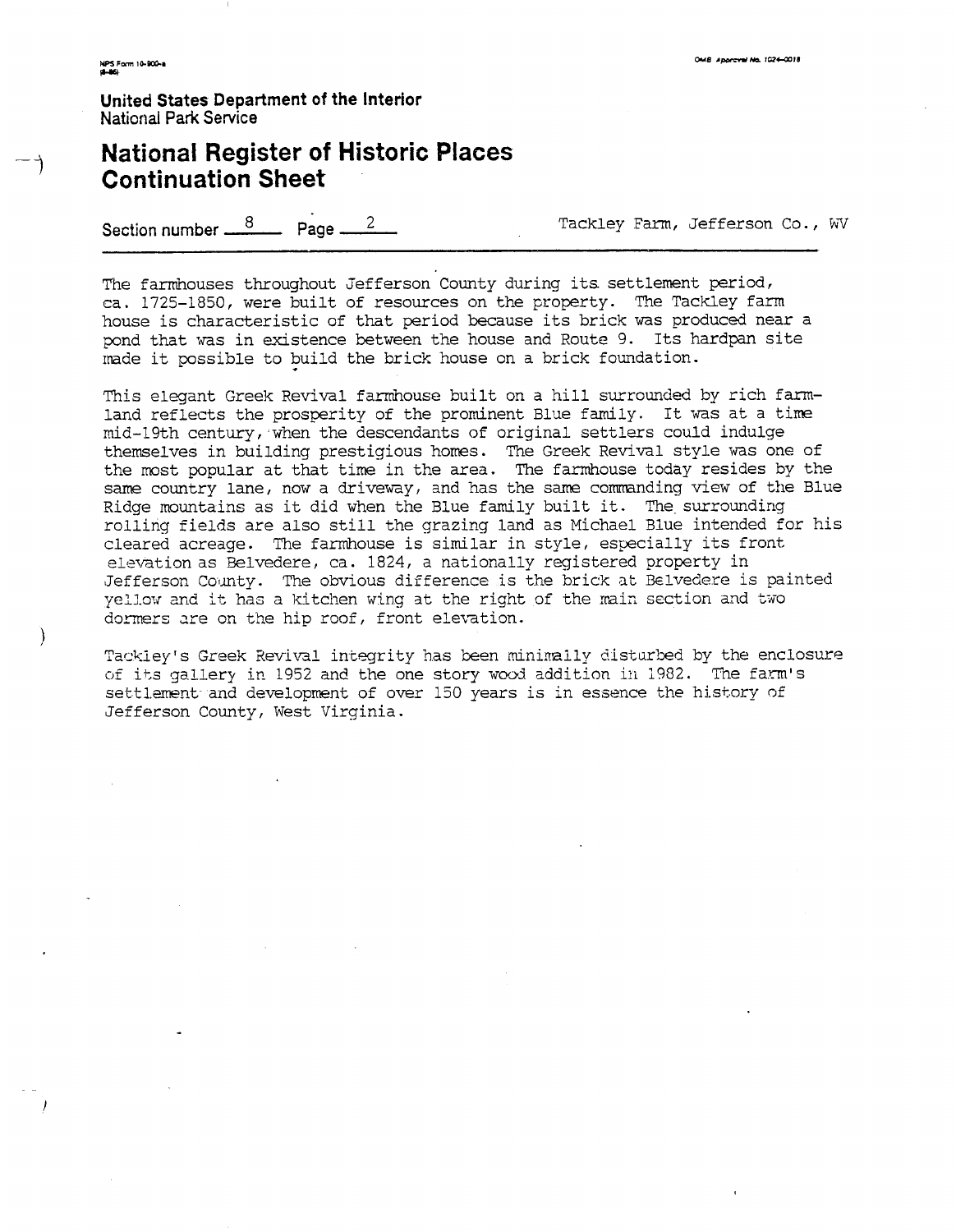OMB Approval No. 1024-0018

NPS Form 10-900-a

## **United States Department of the Interior**  National **Park** Service

## **National Register of Historic Places Continuation Sheet**

Section number 9 Page 1 Reserve Tackley Farm, Jefferson Co., WV

#### BIBLIOGRAPHY

- Jefferson County Historical Society Magazine, Volume 44, P. 22. "A Look Back at Claymont Court." Dec. 1978.
- Reconstructed Census -- 1774-1810, Berkeley County, VA. Berkeley County Tax List, 1782. Second Battalion - Jefferson County to Opquon.
- Galto L. Geertsemer Land Grants Map. Martinsburg, WV.
- Jefferson County Historical Society: "Between the Shenandoah and the Potomac: Historic Homes of Jefferson County, WV." 1990. Pub: Winchester Printers Inc., Wincester, VA.
- Blue, William H., "Descendents of John Blaw (Blue) Died, 1757 Somerset Co., NJ." Fourth Edition. Publisher: National Blue Family Association, Mt. Victory, Ohio. August 1990.
- Dandridge, Danske: "Historic Shepherdstown." 1 The Michie Co., Printers, Charlottesville, VA 1910.
- McAlester, Virginia and Lee. "A Field Guide to American Houses." New York. Alfred A. Kropf. 1992.

Berkeley Comty Historical Society Archives, E. Race St., Martinsburg, WV.

Berkeley County Land Records Office, Martinsburg, WV.

Jefferson Cowty Land Records Office, Charles Tom, WV.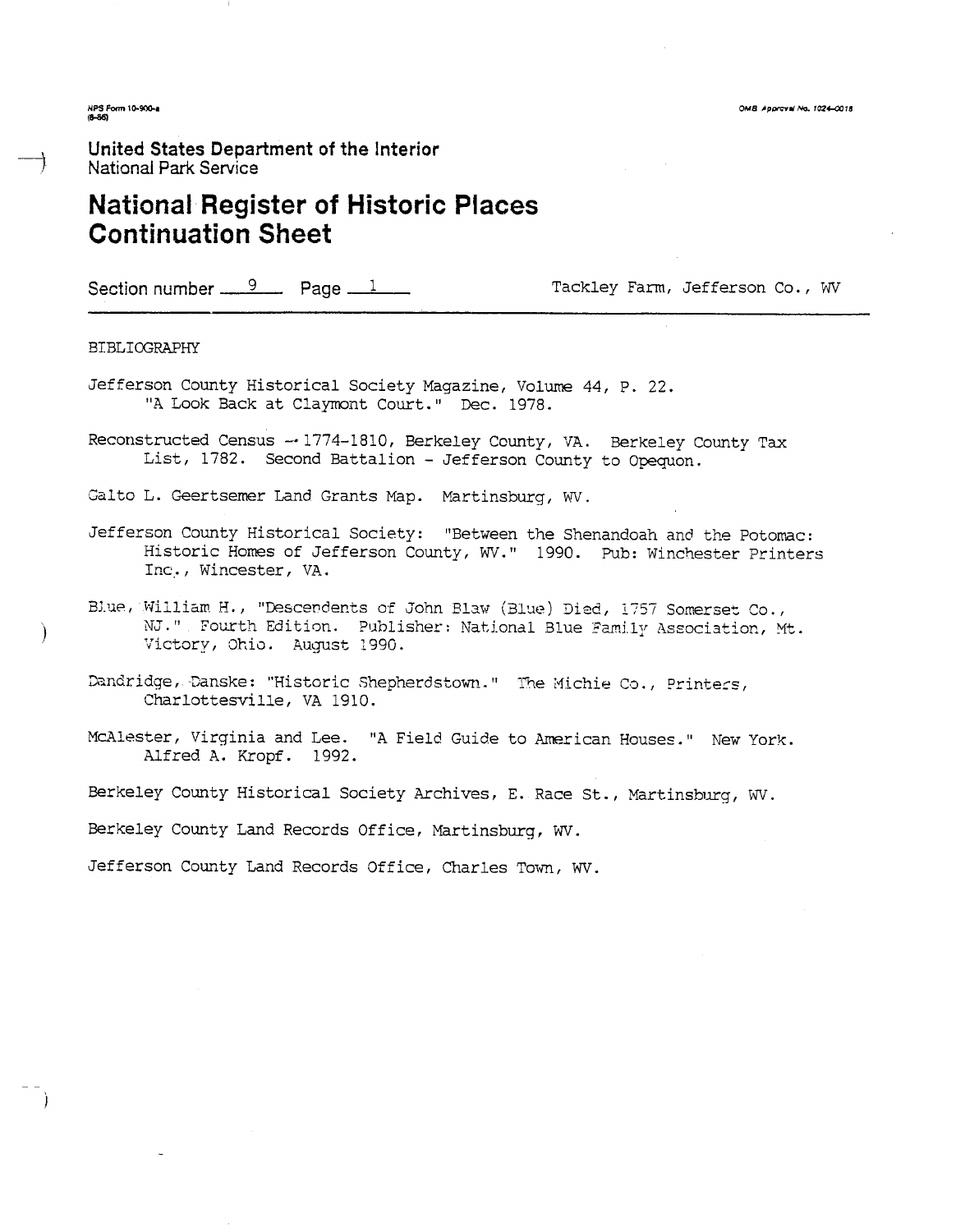**United States Department of the interior National** Park Service

## **National Register of Historic Places Continuation Sheet**

Section number 10 **Page** 1

## Verbal Boundary Description

The boundaries for Tackley Farm begin at the entrance to the farm on State Road #9 following the east side of the driveway north 600 feet; then proceed in a straight line east 160 feet; proceed in a straight line 304 feet north; then turn west and proceed in a straight line 540 feet; turn south and proceed in a straight line 304 feet; turn east and proceed in a straight line 432 feet to the driveway and proceed south along the west side of the driveway 600 feet to State Road #9 and then east 48 feet to the beginning.

## Boundary justification

The boundaries for Tackley Farm include the house and farm buildings vhich represent the history of the farm's over 150 year operation. The driveway is also included because it was the original country lane that served the farm and others to the west of the property.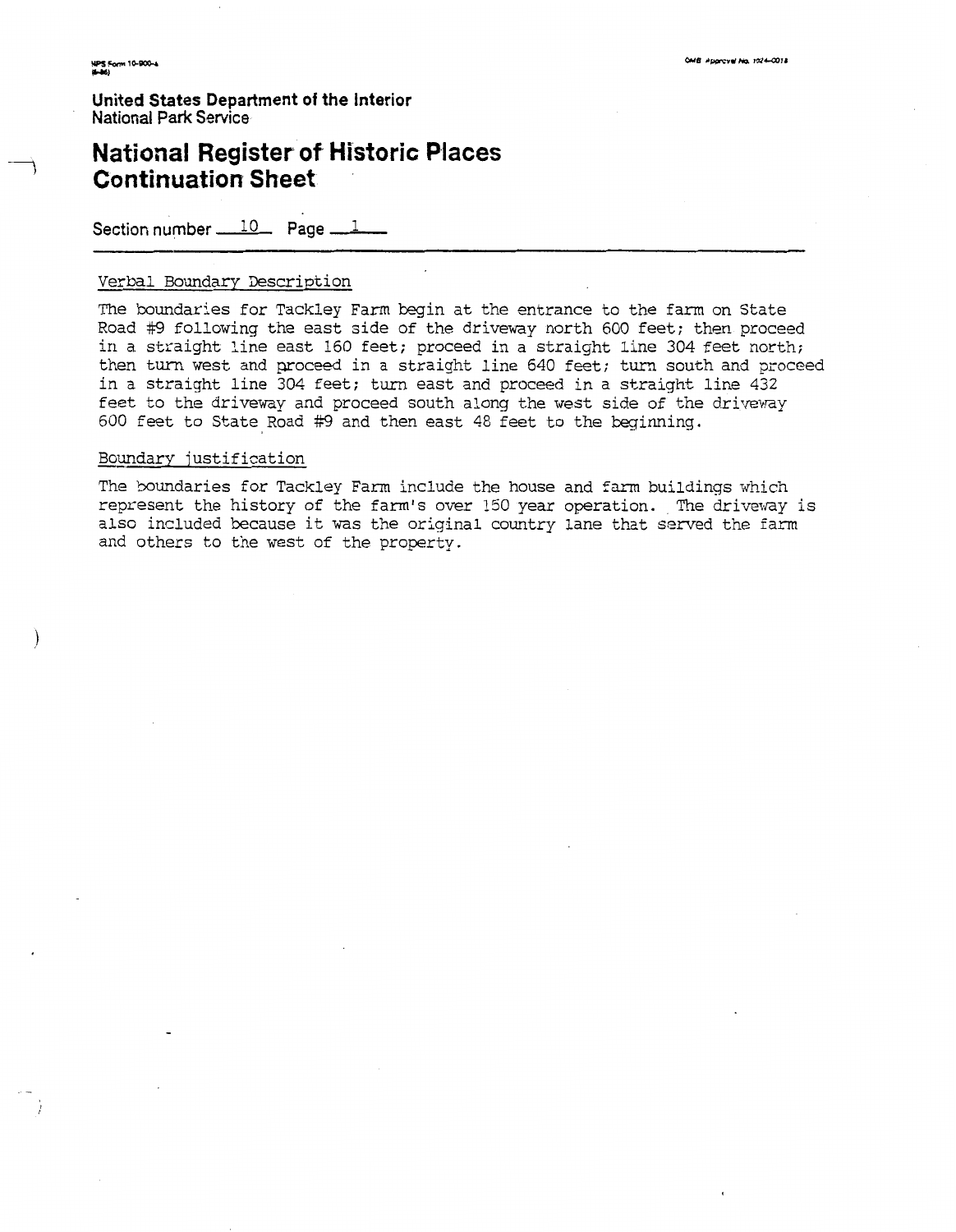$\mathcal{C}$ 

United States Department of the Interior<br>National Park Service

## **National Register of Historic Places**<br>Continuation Sheet

Section number  $10$  Page  $-$ Tackley Farm, Jefferson  $\mathbf{1}$ County, WV not drawn to scale.  $\tilde{z}$ 

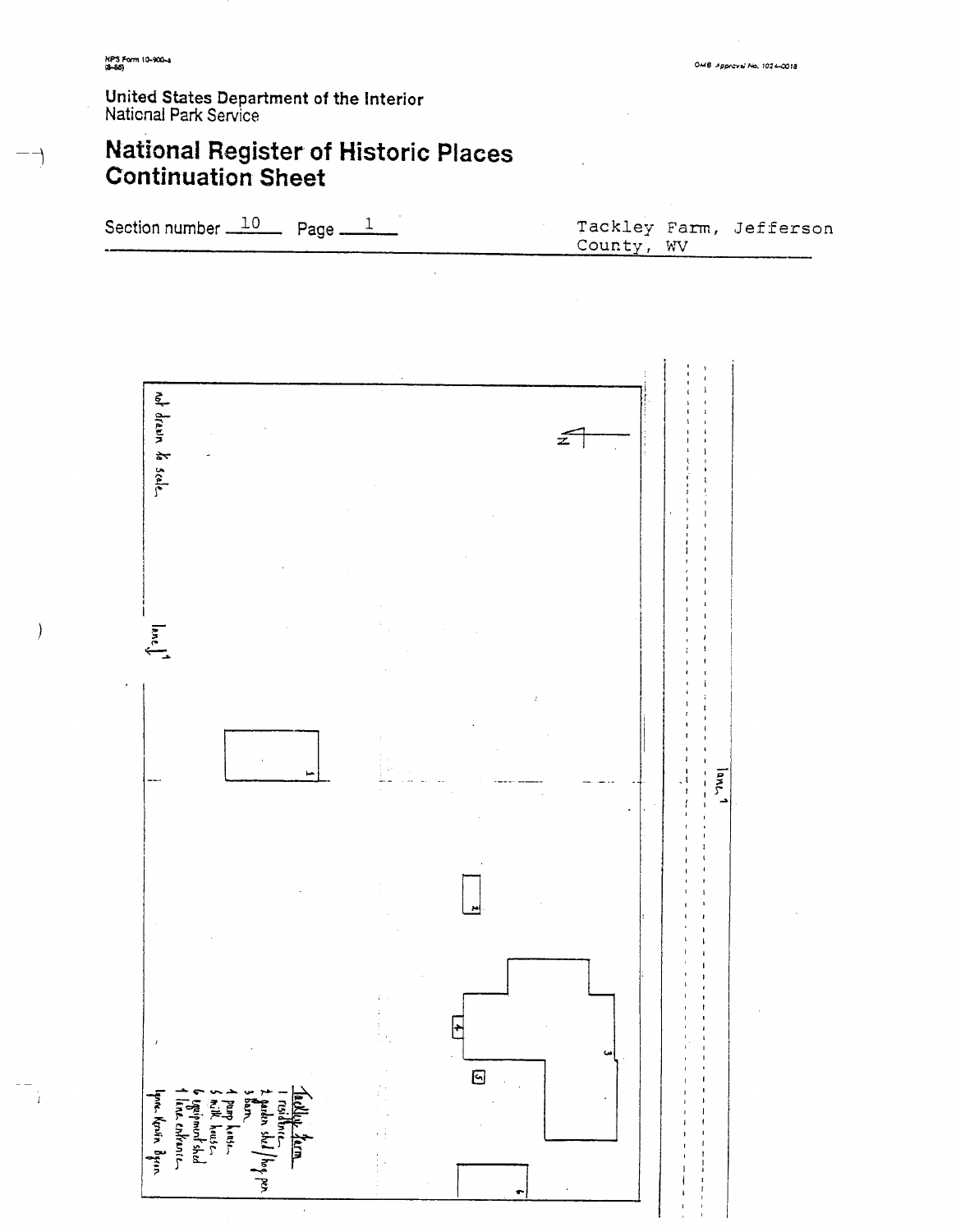## **United States Department of the interior**  National Park Service

## **National Register of Historic Places Continuation Sheet**

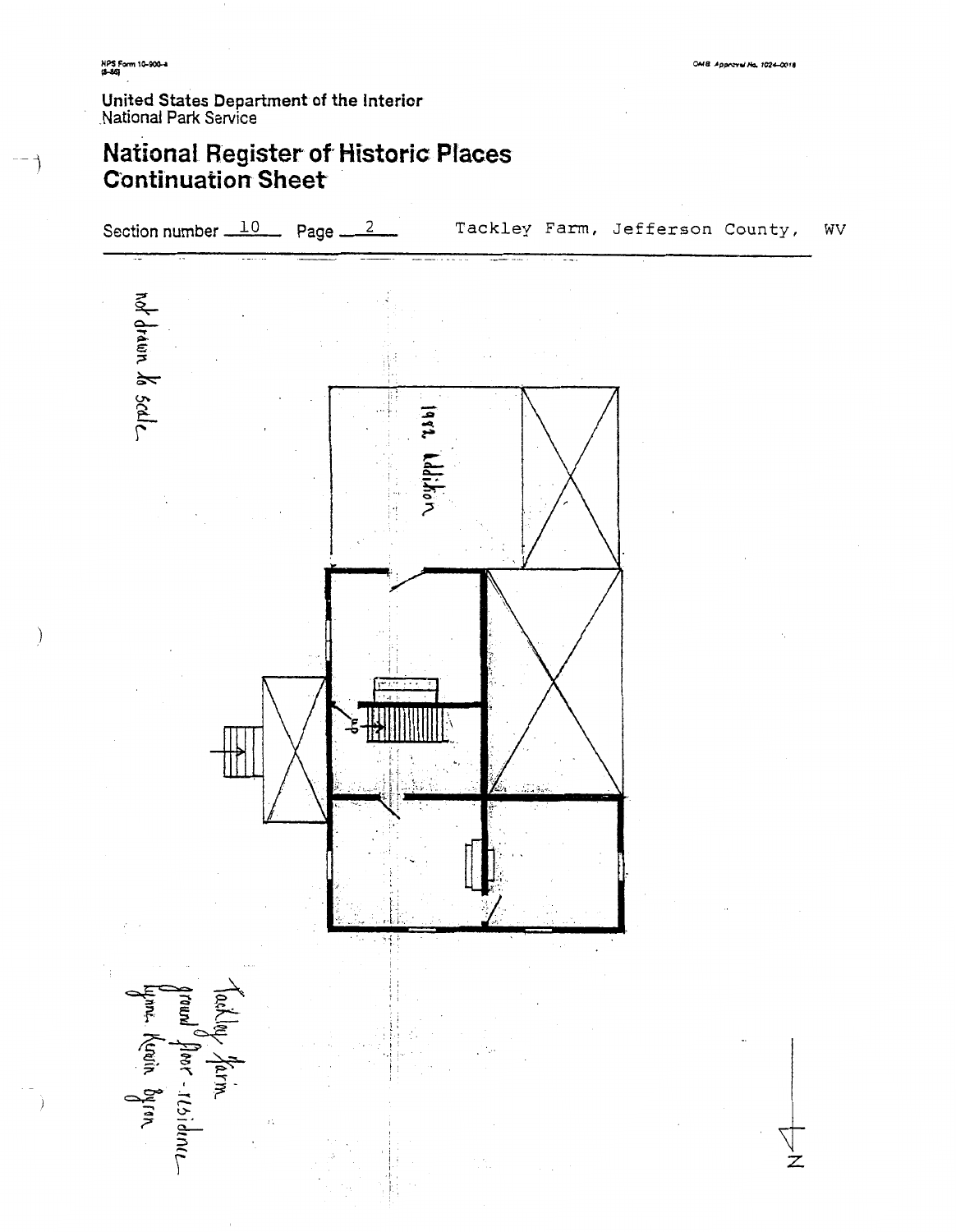OMB Approval No. 1024-0018

## **United States Department of the** Interior Naticnal Park Sewice

## **National Register of Historic Places Continuation Sheet**

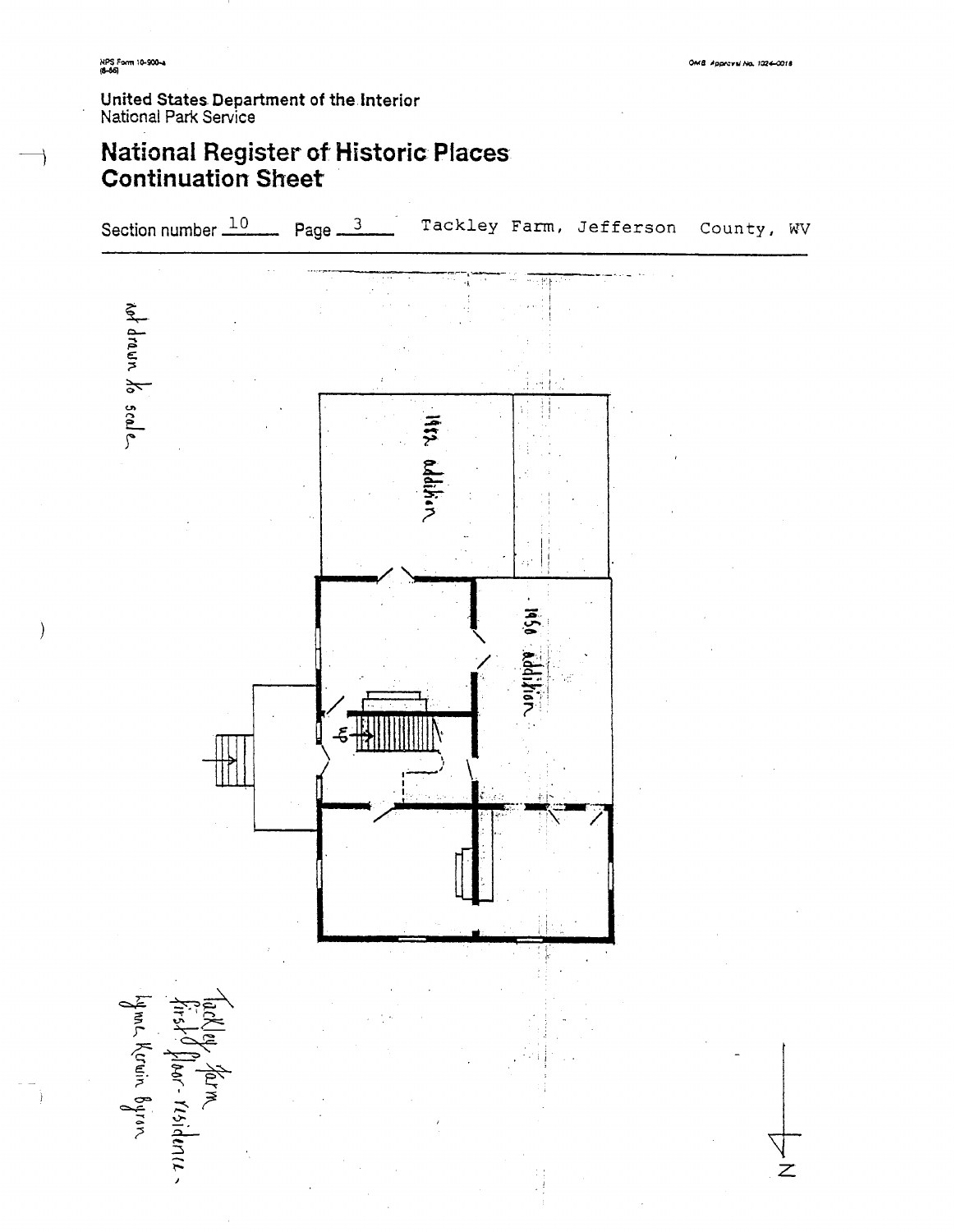$-$  )

## **United States Department of the lnterisr**  National Park Service

## **National Register of Historic Places Continuation Sheet**

![](_page_15_Figure_4.jpeg)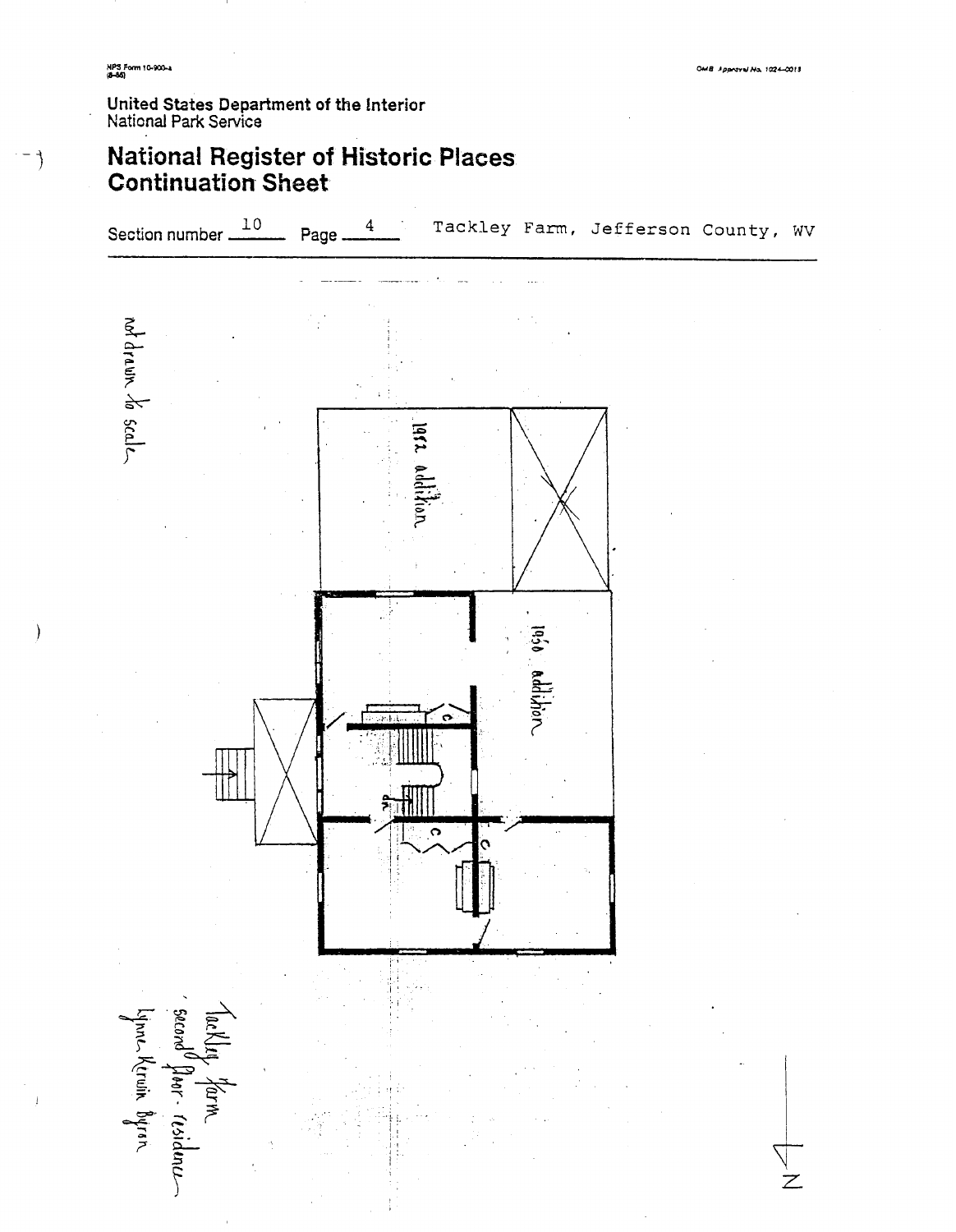**NPS Form 10-900-4**<br>(8-86)

United States Department of the Interior<br>National Park Service

## **National Register of Historic Places**<br>Continuation Sheet

Section number 10 Page Tackley Farm, Jefferson County, WV

![](_page_16_Figure_5.jpeg)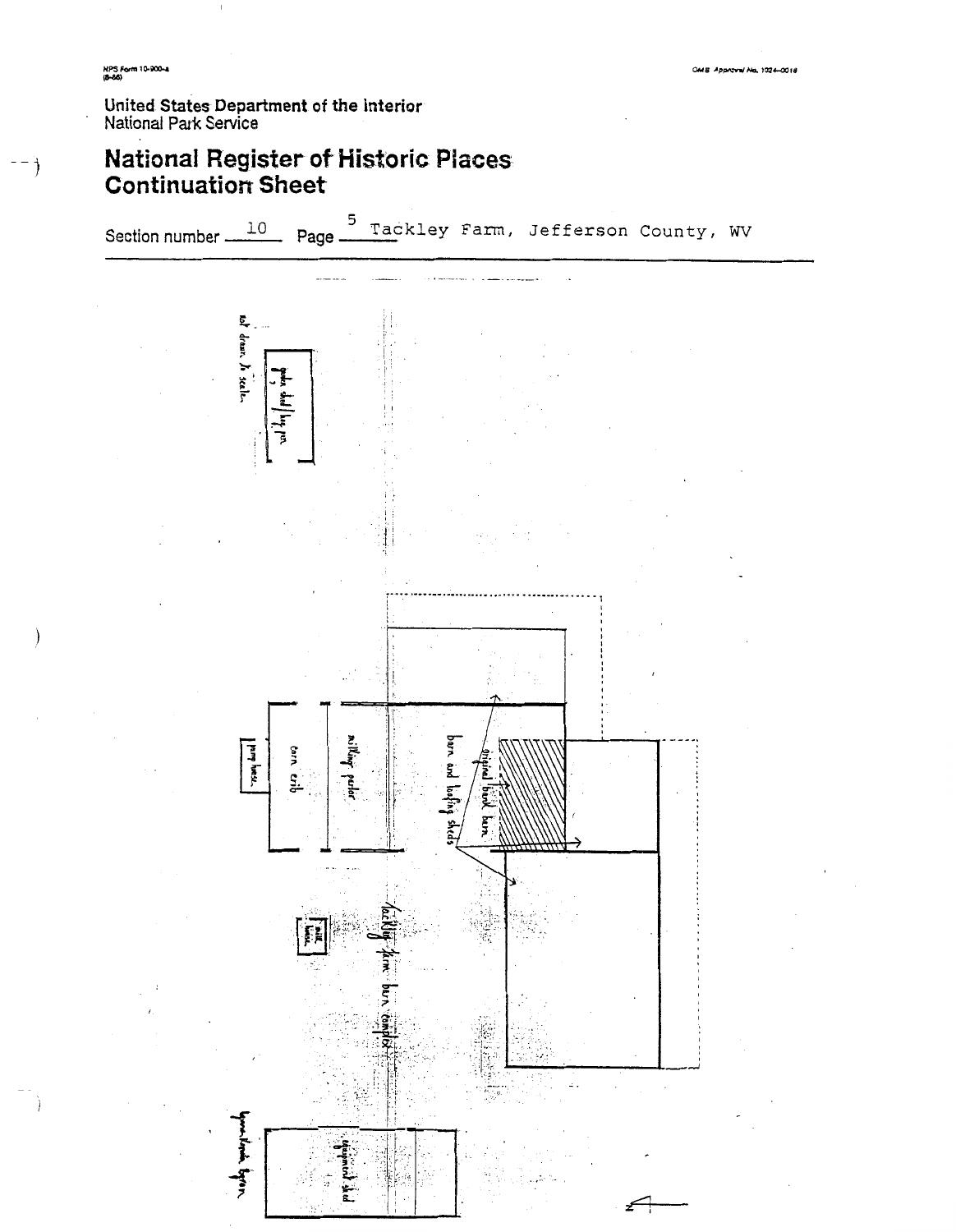NPS Form 10-900-a

**United States Department of** the **Interior**  National Park Service

## **National Register of Historic Places Continuation Sheet**

Section number \_\_\_\_\_\_\_\_ Page \_\_\_\_\_\_\_\_ Tackley Farm, Jefferson Co., WV

Index to Photographs

All photographs were taken by Jean Crolius, Consultant.

#### FARMHOUSE - Exterior

- 1. Front elevation: photographer facing west.
- 2. Front elevation: photographer facing northwest.
- 3, South side elevation: photographer facinq north.
- 4. North side and front elevation: photographer facing southwest.

## FARMHOUSE - Interior

- 5. Entrance hall: ghotographer facing east.
- 6. Stairway in entrance hall: photographer facing northwest.
- 7. Dining room: photographer facing northeast.
- 8. Living room: photographer facing northwest.
- 9. Den: photographer facing northeast.
- iO. Passage way leading to kitchen: photographer facing south.
- 11. Family room in 1982 addition: photographer facing northwest.
- 12. Second floor hall: photographer facing south.
- 13. Second floor east bedroom: photographer facing northeast.
- 14. Second floor west bedroom: photographer facing northwest.
- 15. Basement, north room: photographer facing southeast.
- 15. Basement, shouldered tendon: photographer facing west.

#### BARN - Exterior

 $\rightarrow$ 

- 17. East elevation: photographer facing west.
- 18. North elevation: photographer facing south.

#### BARN - Interior

- 19. Barn lofts: photographer facing southeast.
- 20. Original bank barn: photographer facing southwest.
- 21. Original bank barn: photographer facing southwest.

### OUTBUILDINGS

- 22. Milk cooling house: photographer facing northeast.
- 23. Hog bin: photographer facing southeast.
- 24. Equipment shed and workshop: photographer facing northwest.
- 25. View from rear of equipment shed: photographer facing southeast.

N.B. Also included is an aerial view taken by the owner.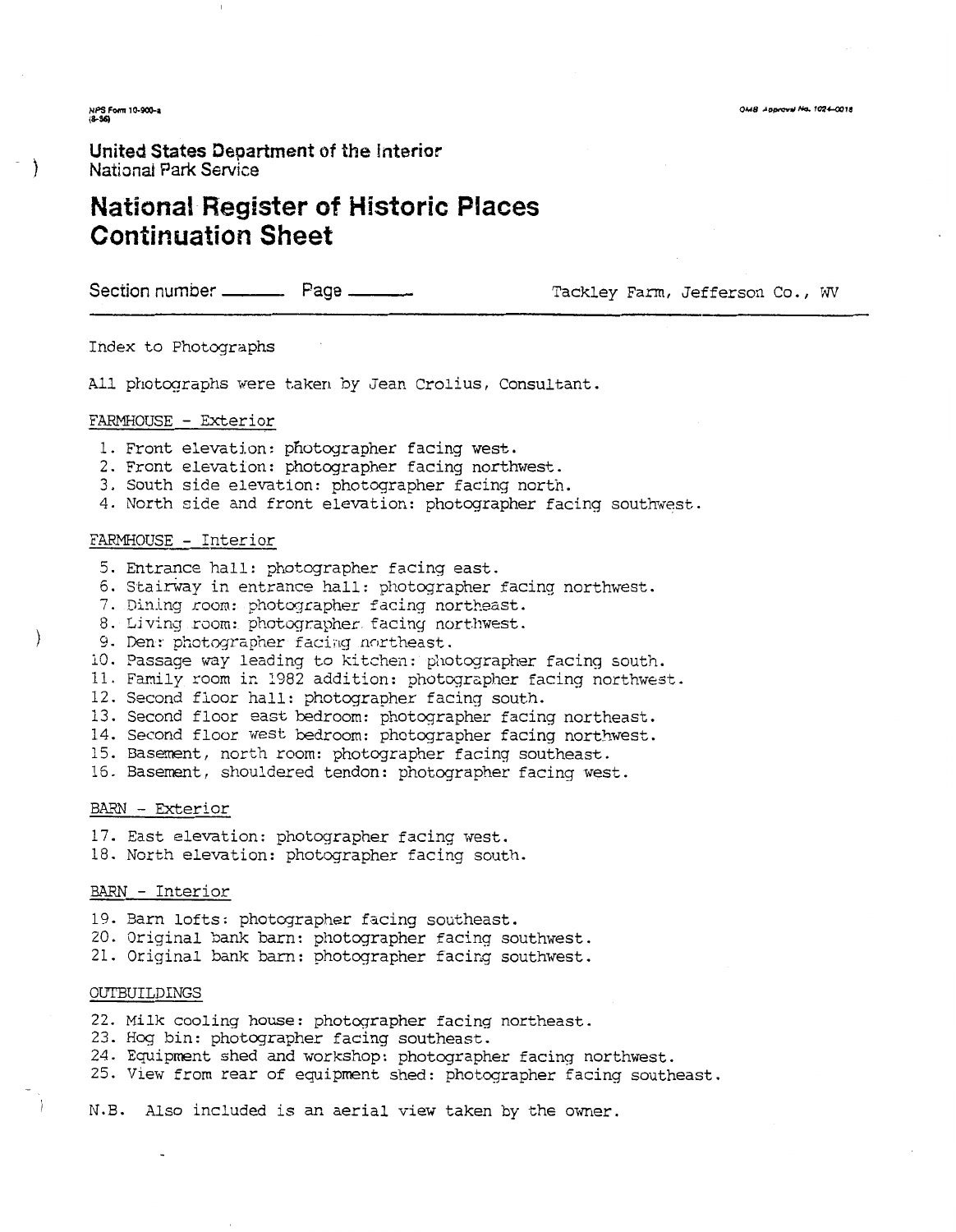![](_page_18_Figure_0.jpeg)